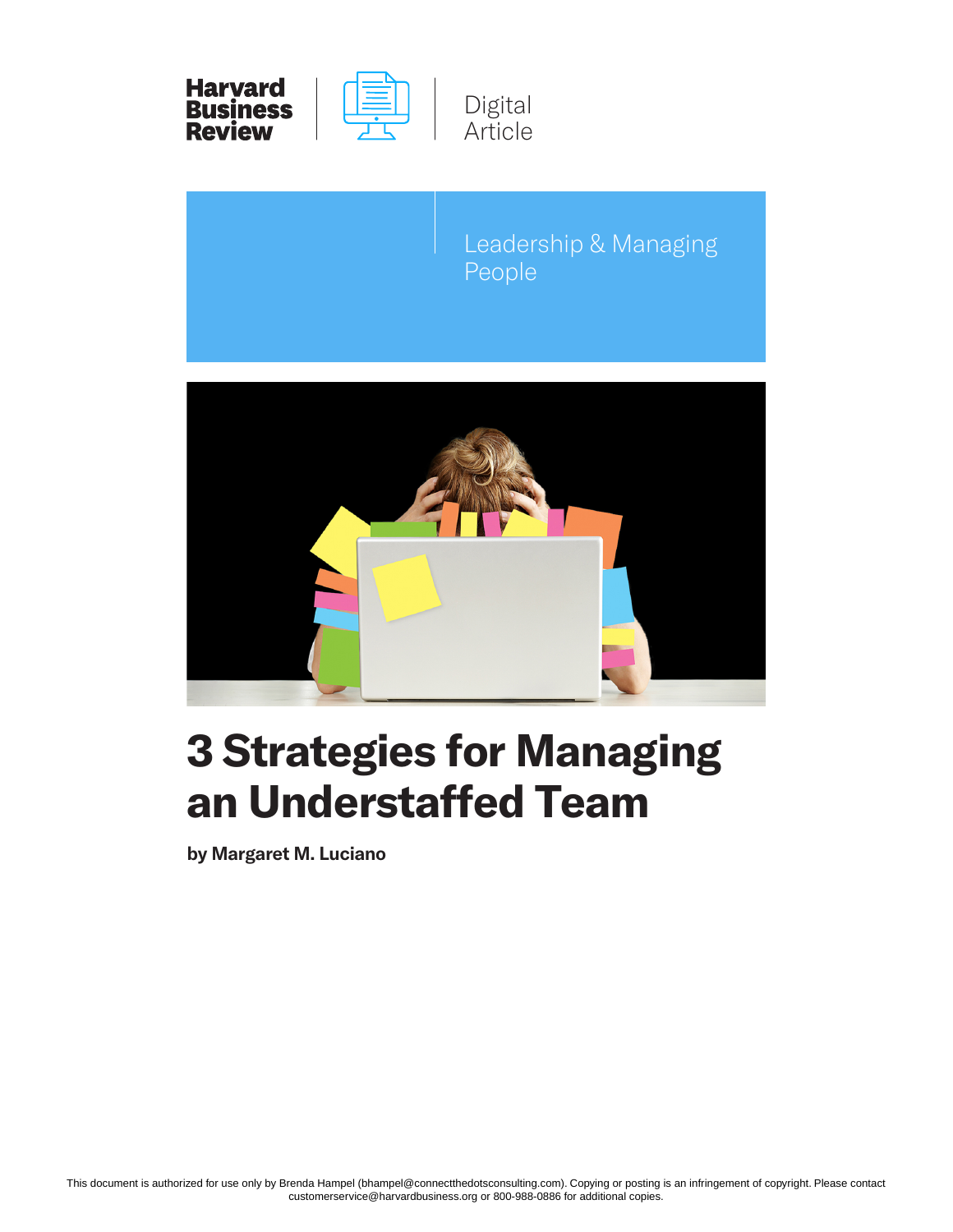# **3 Strategies for Managing an Understaffed Team**

#### **by Margaret M. Luciano**

Published on HBR.org / May 17, 2022 / Reprint [H071PU](https://hbr.org/2022/05/3-strategies-for-managing-an-understaffed-team)



aydinynr/Getty Images

**With job resignations [still up 23% above](https://www.cnbc.com/2022/03/09/the-great-resignation-is-still-in-full-swing.html#:~:text=As%20of%20Feb.-,2022.,with%20ample%20opportunities%2C%20they%20said.)** [pre-pandemic levels](https://www.cnbc.com/2022/03/09/the-great-resignation-is-still-in-full-swing.html#:~:text=As%20of%20Feb.-,2022.,with%20ample%20opportunities%2C%20they%20said.), many organizations are short-staffed. When just a few employees resign, their workloads can usually be redistributed among the remaining employees. Indeed, resources abound to help managers [fairly divide](https://hbr.org/2016/11/make-sure-your-teams-workload-is-divided-fairly) [workload](https://hbr.org/2016/11/make-sure-your-teams-workload-is-divided-fairly) and to help employees [manage the increased workload](https://www.fastcompany.com/3052993/how-to-handle-an-increased-workload-and-when-to-ask-for-help). However, as departments of 50 become departments of 35 and teams of 10 become teams of seven, workload redistribution is an untenable long-term solution.

 $\overline{\triangledown}$ HBR Copyright © 2022 Harvard Business School Publishing. All rights reserved. 1 1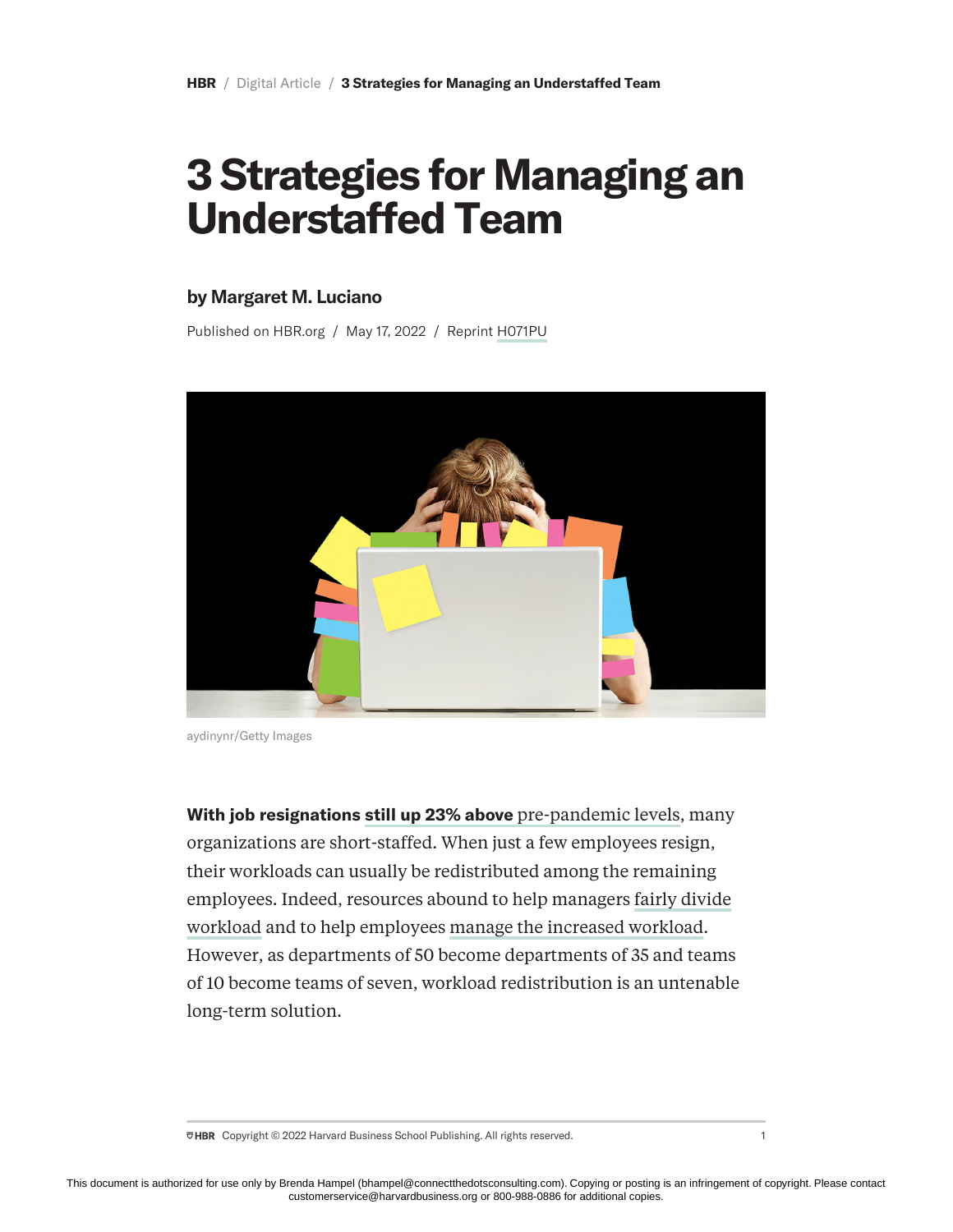In addition to redistributing work, there are a couple common solutions for staffing shortages: hiring replacement employees and outsourcing lower-level tasks. But amid the Great Resignation's persistent talent shortage, many managers are finding that their usual go-to solutions aren't enough. Here are three strategies for managers struggling with understaffed teams.

# **Rethink Project Calendars**

One of the fastest ways to turn high performers into low performers is to allocate their time to so many different projects that they don't have time to think deeply. For example, in my work with a global insurance company, as the number of treasury managers dwindled, one historically high-performing treasury manager found herself spending 10% of her time on each of 10 major project teams — with no time to spare for her individual job responsibilities. The result was weekly calendars full of double-booked meetings, multiple frustrated teams, and poor results.

It's critical to prioritize projects and defer what you can. For example, does there *really* need to be a system upgrade every year, or is every other year actually fine? What you can't defer needs to be implemented more strategically and scheduled more carefully preferably sequentially. If the treasury manager had four weeks allocated for each project, with a slack week in between for overages or previous project revisions, each of the 10 projects could have been accomplished within the year, and with two weeks to spare for some well-deserved PTO. Although it can be tempting to fight over scarce resources and demand your projects are the priority, as a manager, it's more important to get employees' focused effort rather than clock time. Stated differently, don't just grab for whatever you can get — help employees be their best.

 $\overline{\triangledown}$ HBR Copyright © 2022 Harvard Business School Publishing. All rights reserved. 2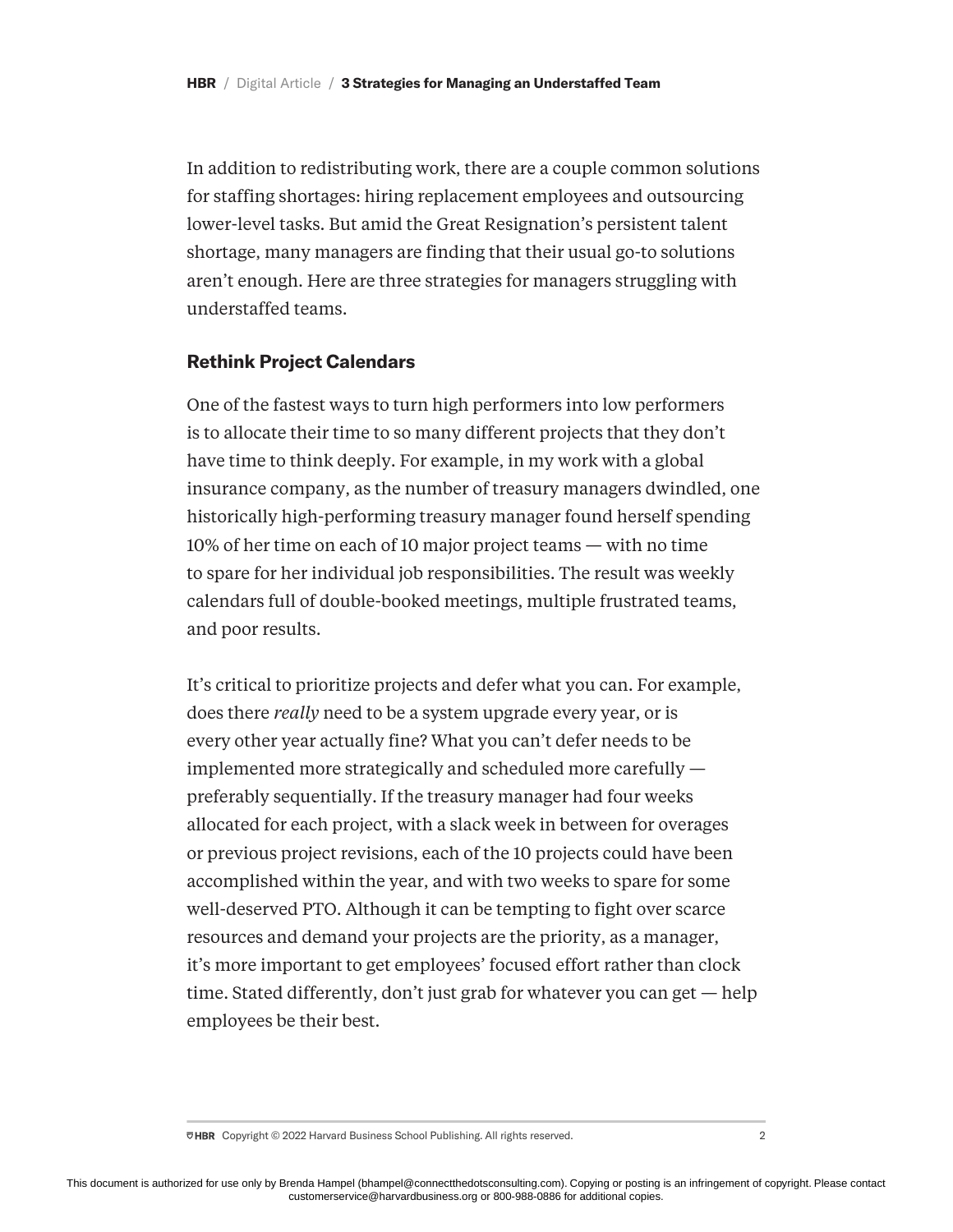## **Prioritize Core Client Needs**

Traditional business teaching emphasizes the importance of having a diverse portfolio of clients and products to minimize risk and [make](https://sloanreview.mit.edu/article/diversifying-your-customer-portfolio/) [your business stronger.](https://sloanreview.mit.edu/article/diversifying-your-customer-portfolio/) Indeed, focusing on only a few big clients is potentially precarious. However, when you're in a situation where you can't manage your entire client base well, giving everyone a little may prompt important unsatisfied clients to move on.

It's a reoccurring theme across industries (e.g., investments, insurance, and health care) that the number of policies, customers, or patients that an employee is expected to manage has [significantly increased](https://www.bbc.com/worklife/article/20211201-the-workers-picking-up-the-slack-du-the-great-resignation) sometimes even doubling or tripling. For example, an asset manager I worked with at a multinational financial services company who two years ago was expected to call about 60 clients per week now has a client load of 246 per week. That comes out to fewer than 10 minutes per client with no time allocated for anything else, like meeting with new clients or conducting market research. No client was getting great service and the employee was working long hours and constantly under tremendous pressure. Unsurprisingly, they just accepted a new job.

Sometimes prioritizing clients involves firing clients, but there are lessdrastic measures to try. For example, does every client really need a personal phone call every week, or might some be satisfied with a call every quarter accompanied by automated weekly emails or monthly newsletters? Also consider whether algorithms or even simple group sorting/filtering in Excel could be introduced to determine which client should be a priority on a given week — for example, those whose investments are currently experiencing market volatility. Ideally, a midrange solution will be effective at reducing employee workload while maintaining your client base. But if not, you may need to prioritize your core clients over having a large portfolio of clients.

 $\overline{\triangledown}$ HBR Copyright © 2022 Harvard Business School Publishing. All rights reserved. 3 3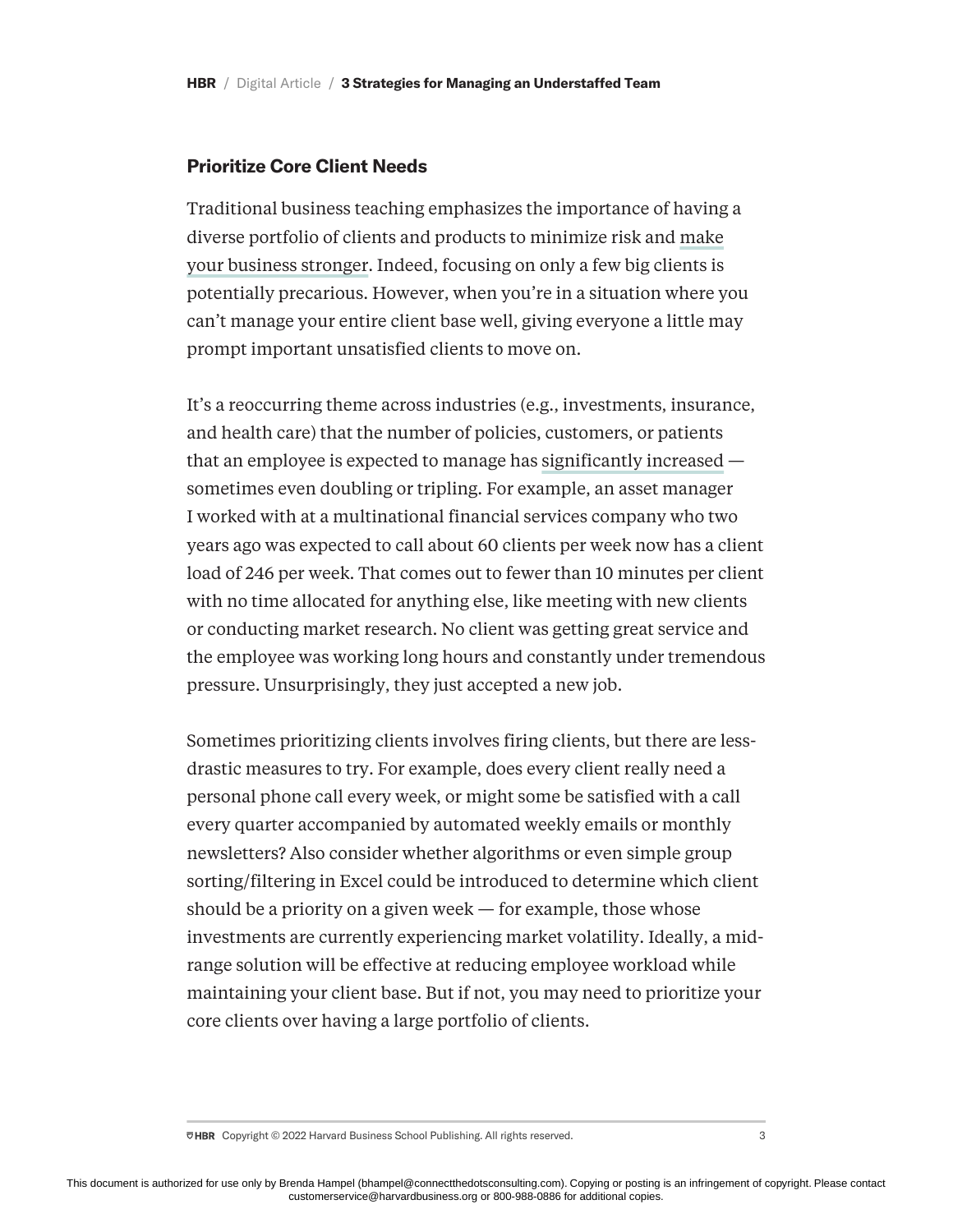### **Find Quick Interventions**

Look for interventions that can substantively improve employees' daily work and be mastered in less than a week. For example, are there ways to automate data entry, such as converting paper forms into electronic forms that clients enter themselves? Could teaching employees a few formulas in Excel or creating report templates save hours of manual computations? Could three levels of approval be reduced to one, or could the dollar amount requiring approval be increased? Could a shared document repository be used to save the project lead hours of integrating feedback from 10 people's emails?

Alternatively, if it's the less-frequent tasks — for example, monthly financial or operational reports — that are the bane of your employees' existence, try to make any process improvement interventions even shorter (ideally, a day or less). If you can, bring in external consultants or human resources to manage much of the design and rollout of the interventions to avoid further overwhelming an already overstretched workforce. Although investing in process improvement may be expensive, it's likely much cheaper than recruiting, training, and managing a revolving door of employees who are all frustrated by broken processes.

**• • •**

Thanks to staffing shortages, many employees' workloads have increased to untenable levels. For the workplaces running on a skeleton crew, now is the time to implement process improvement interventions, prioritize your core clients and products, and assign your employees to fewer concurrent projects — not more.

 $\overline{\triangledown}$ HBR Copyright © 2022 Harvard Business School Publishing. All rights reserved. 4 4